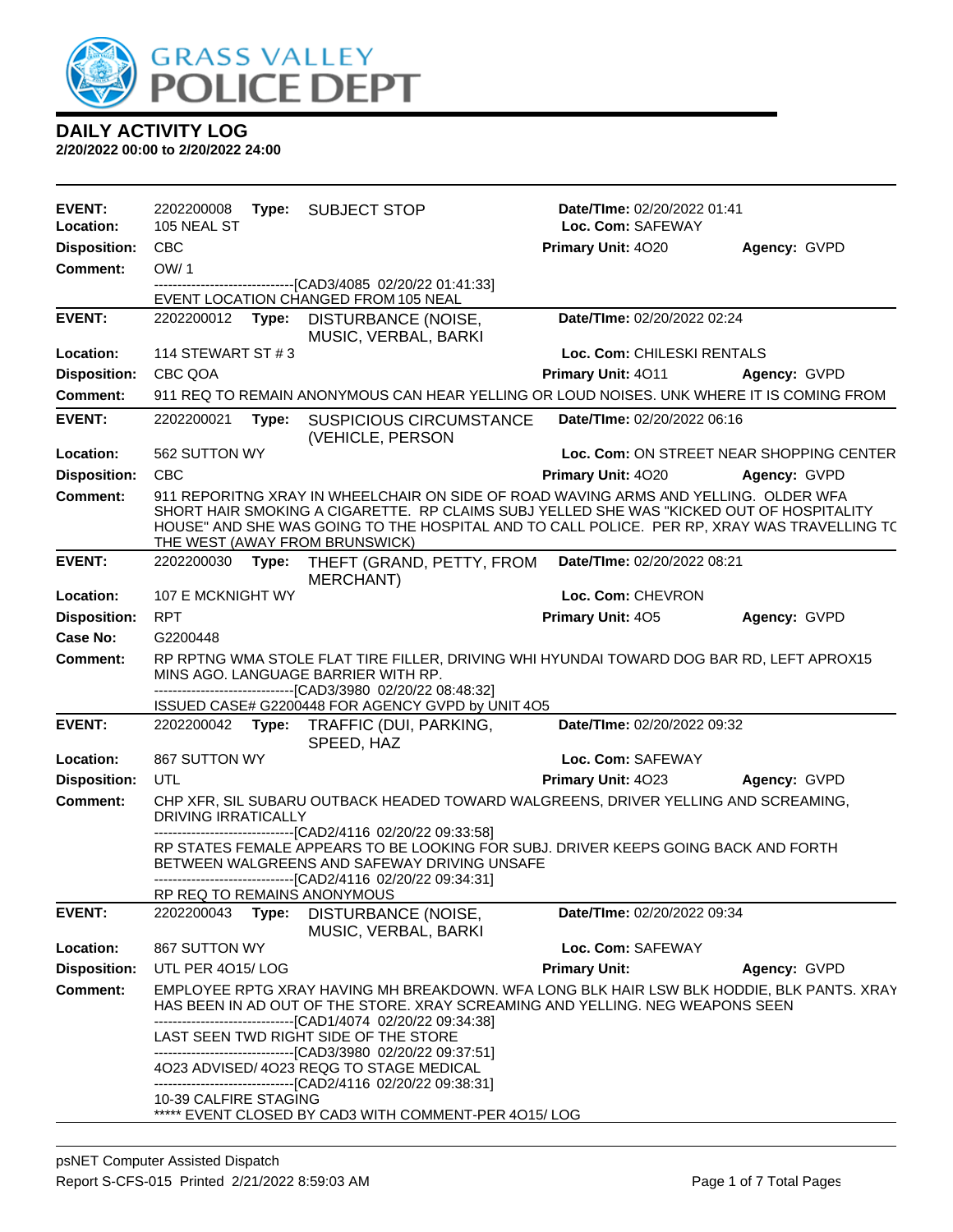

| <b>EVENT:</b>       |                                                                                                                                                                                                                                                                                                                    |  | 2202200047 Type: DISTURBANCE (NOISE,<br>MUSIC, VERBAL, BARKI                                                                                                                                                                                                                                                                                                                                                             | Date/TIme: 02/20/2022 10:13 |                         |  |  |  |
|---------------------|--------------------------------------------------------------------------------------------------------------------------------------------------------------------------------------------------------------------------------------------------------------------------------------------------------------------|--|--------------------------------------------------------------------------------------------------------------------------------------------------------------------------------------------------------------------------------------------------------------------------------------------------------------------------------------------------------------------------------------------------------------------------|-----------------------------|-------------------------|--|--|--|
| Location:           | 110 MILL ST                                                                                                                                                                                                                                                                                                        |  |                                                                                                                                                                                                                                                                                                                                                                                                                          |                             | Loc. Com: OLD TOWN CAFE |  |  |  |
| <b>Disposition:</b> | CBC ADMONISHED FOR 602                                                                                                                                                                                                                                                                                             |  |                                                                                                                                                                                                                                                                                                                                                                                                                          | Primary Unit: 4023          | Agency: GVPD            |  |  |  |
| Comment:            |                                                                                                                                                                                                                                                                                                                    |  | RP RPTNG ELDERLY FEMALE, GRY HAIR, PINK LONG SLEEVE, RED PUFFY JACKET, BROWN PANTS.<br>BUSINESS REQ SUBJ LEAVE AND NOW SUBJ IS YELLING AND REFUSING TO LEAVE<br>-------------------------------[CAD2/4116 02/20/22 10:13:27]<br>EVENT CALL TYPE CHANGED FROM TRE<br>------------------------------[CAD2/4116 02/20/22 10:13:54]                                                                                          |                             |                         |  |  |  |
|                     |                                                                                                                                                                                                                                                                                                                    |  | RP STATES SUBJ ARGUING ABOUT FOOD PRICING, DISTURBING CUSTOMERS                                                                                                                                                                                                                                                                                                                                                          |                             |                         |  |  |  |
| <b>EVENT:</b>       |                                                                                                                                                                                                                                                                                                                    |  | 2202200055 Type: DISTURBANCE (NOISE,<br>MUSIC, VERBAL, BARKI                                                                                                                                                                                                                                                                                                                                                             | Date/TIme: 02/20/2022 11:17 |                         |  |  |  |
| Location:           | 1312 WHISPERING PINES LN                                                                                                                                                                                                                                                                                           |  |                                                                                                                                                                                                                                                                                                                                                                                                                          | Loc. Com:                   |                         |  |  |  |
| <b>Disposition:</b> | <b>CBC 98M 98T</b>                                                                                                                                                                                                                                                                                                 |  |                                                                                                                                                                                                                                                                                                                                                                                                                          | <b>Primary Unit: 405</b>    | Agency: GVPD            |  |  |  |
| <b>Comment:</b>     | 911 RPTG TRANSIENT WAS IN HER SHOP. RP RAN HER OFF BUT SHE IS YELLING AND CURSING AT PEOPLE.<br>WFA LSW WHI SWEATSHIRT "CLEAN" ON IT CARRYING SUITCASE<br>-------------------------------[CAD1/4074 02/20/22 11:17:23]<br>SU IS CURRENTLY ON CROWN POINT<br>------------------------------[4O5/MDT 02/20/22 11:31] |  |                                                                                                                                                                                                                                                                                                                                                                                                                          |                             |                         |  |  |  |
|                     | AT AND RP TRIED TO FIGHT HER.                                                                                                                                                                                                                                                                                      |  | CONTACT MADE WITH SUB WHO STATES SHE WAS CROSSING THROUGH THE RPS YARD ADN WAS YELLED                                                                                                                                                                                                                                                                                                                                    |                             |                         |  |  |  |
| <b>EVENT:</b>       |                                                                                                                                                                                                                                                                                                                    |  | 2202200056 Type: DISTURBANCE (NOISE,<br>MUSIC, VERBAL, BARKI                                                                                                                                                                                                                                                                                                                                                             | Date/TIme: 02/20/2022 11:18 |                         |  |  |  |
| Location:           | 1983 NEVADA CITY HY                                                                                                                                                                                                                                                                                                |  |                                                                                                                                                                                                                                                                                                                                                                                                                          | Loc. Com:                   |                         |  |  |  |
| <b>Disposition:</b> | ARA BOOKED INTO WBCF                                                                                                                                                                                                                                                                                               |  |                                                                                                                                                                                                                                                                                                                                                                                                                          | Primary Unit: 4015          | Agency: GVPD            |  |  |  |
| <b>Case No:</b>     | G2200449                                                                                                                                                                                                                                                                                                           |  |                                                                                                                                                                                                                                                                                                                                                                                                                          |                             |                         |  |  |  |
| <b>Comment:</b>     | EMPLOYEE RPTG 415 W MALE TRANSIENT YELLING AT THE CUSTOMERS IN THE DRIVETHROUGH. SUBJ HAS<br>BAGS NEXT TO HIM AND EMPTY ALC BOTTLES.<br>-------------------------------[CAD3/3980 02/20/22 11:46:05]<br>ISSUED CASE# G2200449 FOR AGENCY GVPD by UNIT 4015                                                         |  |                                                                                                                                                                                                                                                                                                                                                                                                                          |                             |                         |  |  |  |
| <b>EVENT:</b>       |                                                                                                                                                                                                                                                                                                                    |  | 2202200059 Type: WELFARE CHECK                                                                                                                                                                                                                                                                                                                                                                                           | Date/TIme: 02/20/2022 11:42 |                         |  |  |  |
| Location:           | 563 BRUNSWICK RD                                                                                                                                                                                                                                                                                                   |  |                                                                                                                                                                                                                                                                                                                                                                                                                          | Loc. Com: LOWER BUILDING    |                         |  |  |  |
| <b>Disposition:</b> | CBC SUBJ MOVING ALONG                                                                                                                                                                                                                                                                                              |  |                                                                                                                                                                                                                                                                                                                                                                                                                          | <b>Primary Unit: 4023</b>   | Agency: GVPD            |  |  |  |
| <b>Comment:</b>     |                                                                                                                                                                                                                                                                                                                    |  | 911 CALLER RPTG MALE WITH CANVAS BAG ON HIS HEAD 'BOBBING AROUND' SITTING IFO LISTED. SUBJ<br>ALSO WEARING ORANGE/BRO COAT, JEANS                                                                                                                                                                                                                                                                                        |                             |                         |  |  |  |
| <b>EVENT:</b>       |                                                                                                                                                                                                                                                                                                                    |  | 2202200063 Type: TRESPASS                                                                                                                                                                                                                                                                                                                                                                                                | Date/TIme: 02/20/2022 12:07 |                         |  |  |  |
| Location:           | 115 CASTLEMONT DR                                                                                                                                                                                                                                                                                                  |  |                                                                                                                                                                                                                                                                                                                                                                                                                          | Loc. Com:                   |                         |  |  |  |
| <b>Disposition:</b> | <b>CBC</b>                                                                                                                                                                                                                                                                                                         |  |                                                                                                                                                                                                                                                                                                                                                                                                                          | <b>Primary Unit: 4D13</b>   | Agency: GVPD            |  |  |  |
| <b>Comment:</b>     |                                                                                                                                                                                                                                                                                                                    |  | RP RPTG TWO J'S WERE ON HIS PROPERTY YESTERAY AND POSS ATTEMPTED459 TO HIS RESIDENCE. J'S<br>WERE MESSING WITH BEDROOM AND LIVING ROOM WINDOW. REQ 10-21<br>------------------------------[CAD1/4074 02/20/22 12:09:29]<br>RELATED TO EVENT 2202190070 FROM YESTERDAY<br>RP WAS NEIGHBOR, POSS KNOWS WHO JS WERE<br>--------------------------------[4D13/MDT 02/20/22 13:18]<br>CALLED BUT NO ANSWER. LEFT A VOICEMAIL. |                             |                         |  |  |  |
|                     | AT HIS HOUSE. WILL FOLLOW UP.                                                                                                                                                                                                                                                                                      |  | ------------------------------[4D13/MDT 02/20/22 13:53]<br>CONTACT MADE WITH THE RP. RP WOULD LIKE THE WFJ"S PARENTS CONTACTED REGARDING THE ISSUES                                                                                                                                                                                                                                                                      |                             |                         |  |  |  |
| <b>EVENT:</b>       | 2202200071                                                                                                                                                                                                                                                                                                         |  | Type: TRAFFIC ACCIDENT                                                                                                                                                                                                                                                                                                                                                                                                   | Date/TIme: 02/20/2022 12:37 |                         |  |  |  |
| Location:           | <b>MOHAWK ST/SO AUBURN ST</b>                                                                                                                                                                                                                                                                                      |  |                                                                                                                                                                                                                                                                                                                                                                                                                          | Loc. Com:                   |                         |  |  |  |
| <b>Disposition:</b> | <b>RPT</b>                                                                                                                                                                                                                                                                                                         |  |                                                                                                                                                                                                                                                                                                                                                                                                                          | Primary Unit: 405           | Agency: GVPD            |  |  |  |
| Case No:            | G2200450                                                                                                                                                                                                                                                                                                           |  |                                                                                                                                                                                                                                                                                                                                                                                                                          |                             |                         |  |  |  |
|                     |                                                                                                                                                                                                                                                                                                                    |  |                                                                                                                                                                                                                                                                                                                                                                                                                          |                             |                         |  |  |  |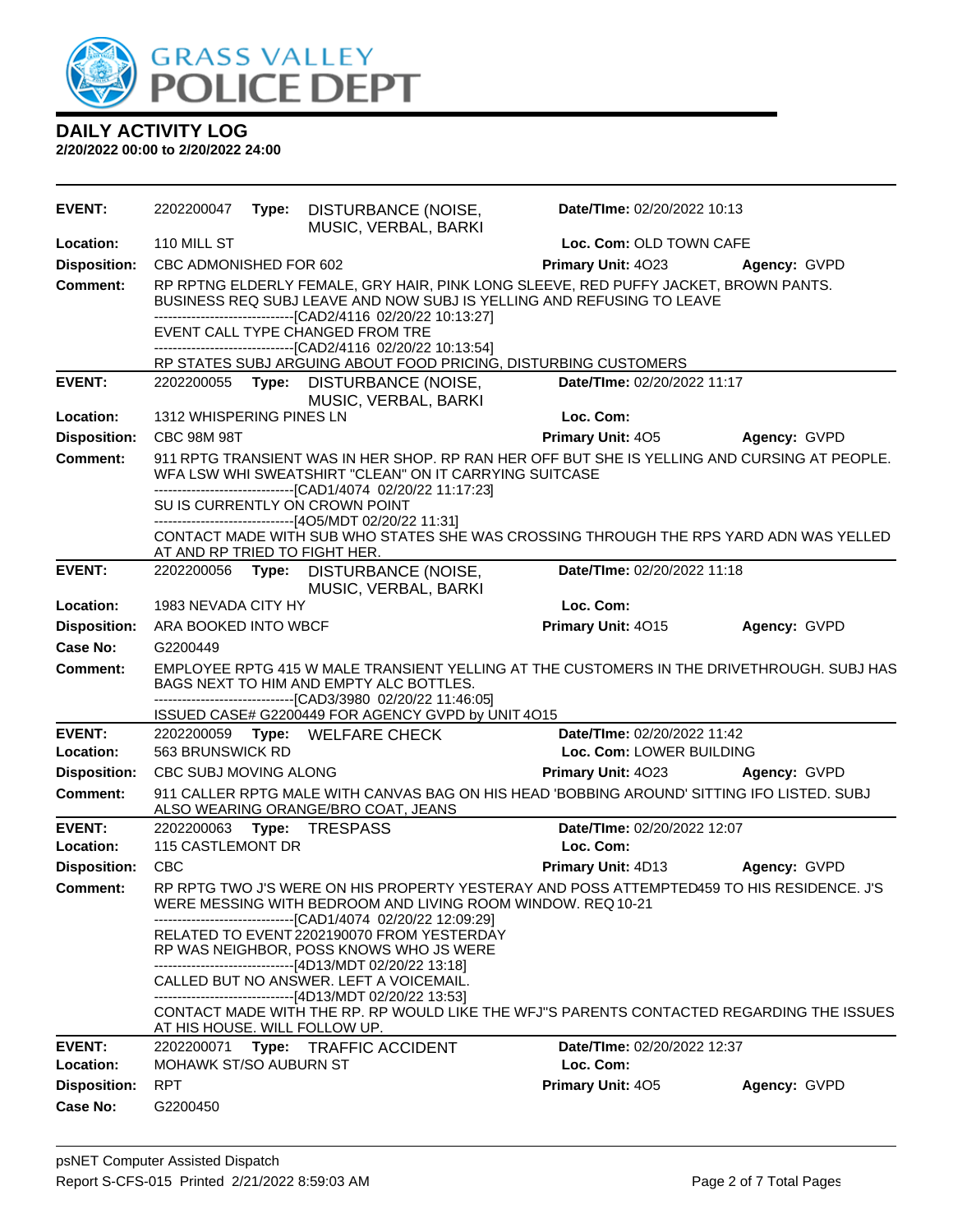

| <b>Comment:</b>     | 911 RPTG 2 VEH 1182, GRY JEEP CHEROKEE VS SILVER NISSAN CURRENTLY BLOCKING<br>--------------------------------[CAD1/4074 02/20/22 12:46:12]<br>ISSUED CASE# G2200450 FOR AGENCY GVPD by UNIT 4O5                                                                            |       |                                                                                                                                  |                             |                                         |  |  |
|---------------------|-----------------------------------------------------------------------------------------------------------------------------------------------------------------------------------------------------------------------------------------------------------------------------|-------|----------------------------------------------------------------------------------------------------------------------------------|-----------------------------|-----------------------------------------|--|--|
|                     |                                                                                                                                                                                                                                                                             |       |                                                                                                                                  |                             |                                         |  |  |
|                     |                                                                                                                                                                                                                                                                             |       | -------------------------------[CAD2/4116 02/20/22 12:48:57]                                                                     |                             |                                         |  |  |
|                     |                                                                                                                                                                                                                                                                             |       | 10-39 AAA FOR 2 PRIVATE PARTY TOWS, MMM TOWING FOR BOTH VEHS                                                                     |                             |                                         |  |  |
| <b>EVENT:</b>       | 2202200079                                                                                                                                                                                                                                                                  |       | Type: DISTURBANCE (NOISE,<br>MUSIC, VERBAL, BARKI                                                                                | Date/TIme: 02/20/2022 12:56 |                                         |  |  |
| Location:           | 325 ALTA ST                                                                                                                                                                                                                                                                 |       |                                                                                                                                  |                             | Loc. Com: QUARTZ TV SERVICE CENTER      |  |  |
| <b>Disposition:</b> | <b>CBC</b>                                                                                                                                                                                                                                                                  |       |                                                                                                                                  | Primary Unit: 4023          | Agency: GVPD                            |  |  |
| Case No:            | G2200451                                                                                                                                                                                                                                                                    |       |                                                                                                                                  |                             |                                         |  |  |
| <b>Comment:</b>     | RP RPTG EMPLOYEE OF CLIENT CAUSED 415 WITH RP. RP SHOVED SUBJ AND SUBJ HIT HIM WITH A REBAR<br>OCC'D 02/15. RP ADV HE WENT BACK THE NEXT DAY AND SU BROKE OUT HIS WINDOWS AND THREATENED<br>HIM. REQ 10-21.<br>-------------------------------[CAD3/3980 02/20/22 13:26:34] |       |                                                                                                                                  |                             |                                         |  |  |
|                     |                                                                                                                                                                                                                                                                             |       | ISSUED CASE# G2200451-G2200451 FOR GVPD by UNIT 4O23                                                                             |                             |                                         |  |  |
| <b>EVENT:</b>       | 2202200084                                                                                                                                                                                                                                                                  | Type: | 911 UNKNOWN<br>(HANGUPS, ABAN'S)                                                                                                 | Date/TIme: 02/20/2022 13:32 |                                         |  |  |
| Location:           | MILL ST/WE MAIN ST                                                                                                                                                                                                                                                          |       |                                                                                                                                  | Loc. Com:                   |                                         |  |  |
| <b>Disposition:</b> | <b>HBD</b>                                                                                                                                                                                                                                                                  |       |                                                                                                                                  | <b>Primary Unit:</b>        | Agency: GVPD                            |  |  |
| <b>Comment:</b>     | 911 ABAN                                                                                                                                                                                                                                                                    |       |                                                                                                                                  |                             |                                         |  |  |
|                     |                                                                                                                                                                                                                                                                             |       | ---------------------[CAD1/4074_02/20/22 13:33:52]<br>EVENT LOCATION CHANGED FROM LAT:39.22497300 LONG: -121.037503 GRASS VALLEY |                             |                                         |  |  |
|                     | ON CB RP ADV C4, ACCIDENTAL<br>***** EVENT CLOSED BY CAD1                                                                                                                                                                                                                   |       | -------------------------------[CAD1/4074 02/20/22 13:34:03]                                                                     |                             |                                         |  |  |
| <b>EVENT:</b>       | 2202200089 Type: FIRE                                                                                                                                                                                                                                                       |       |                                                                                                                                  | Date/TIme: 02/20/2022 14:07 |                                         |  |  |
| Location:           | 380 RAILROAD AV                                                                                                                                                                                                                                                             |       |                                                                                                                                  |                             | Loc. Com: HILLS FLAT LUMBER             |  |  |
| <b>Disposition:</b> | <b>HBD</b>                                                                                                                                                                                                                                                                  |       |                                                                                                                                  | <b>Primary Unit:</b>        | Agency: GVPD                            |  |  |
| <b>Comment:</b>     | ***** EVENT CLOSED BY CAD2                                                                                                                                                                                                                                                  |       | 911 A LOT OF SMOKE BEHIND LISTED AND UP THE HILL, ALMOST TO THE TOP/XFER TO CALFIRE                                              |                             |                                         |  |  |
| <b>EVENT:</b>       |                                                                                                                                                                                                                                                                             |       | 2202200091    Type: 911    UNKNOWN<br>(HANGUPS, ABAN'S)                                                                          | Date/TIme: 02/20/2022 14:19 |                                         |  |  |
| Location:           | 1711 EA MAIN ST                                                                                                                                                                                                                                                             |       |                                                                                                                                  | 2251                        | Loc. Com: HUMPTY DUMPTY KITCHEN 530 272 |  |  |
| <b>Disposition:</b> | <b>HBD</b>                                                                                                                                                                                                                                                                  |       |                                                                                                                                  | <b>Primary Unit:</b>        | Agency: GVPD                            |  |  |
| <b>Comment:</b>     | ***** EVENT CLOSED BY CAD1                                                                                                                                                                                                                                                  |       | 911 OPEN LINE, POSS IN A VEH. XRAY CAME ON LINE AND ADV ACCIDENTAL                                                               |                             |                                         |  |  |
| <b>EVENT:</b>       | 2202200095                                                                                                                                                                                                                                                                  | Type: | DISTURBANCE (NOISE,<br>MUSIC, VERBAL, BARKI                                                                                      | Date/TIme: 02/20/2022 14:33 |                                         |  |  |
| Location:           | 224 BENNETT ST                                                                                                                                                                                                                                                              |       |                                                                                                                                  | Loc. Com:                   |                                         |  |  |
| <b>Disposition:</b> |                                                                                                                                                                                                                                                                             |       | CBC ADVISED TO CONTACT LAND OWNER REF                                                                                            | Primary Unit: 405           | Agency: GVPD                            |  |  |
| <b>Comment:</b>     | <b>LOUD DIRTBIKES</b>                                                                                                                                                                                                                                                       |       | RP RPTG NEIGHBORS ARE MAKING LOUD CONSTANT NOISE WITH THEIR DIRT BIKES, REQG 1021                                                |                             |                                         |  |  |
| <b>EVENT:</b>       | 2202200096                                                                                                                                                                                                                                                                  | Type: | <b>ORDINANCES</b><br>(COUNTY/MUNICIPAL)                                                                                          | Date/TIme: 02/20/2022 14:38 |                                         |  |  |
| Location:           | <b>HUGHES RD/RIDGE RD</b>                                                                                                                                                                                                                                                   |       |                                                                                                                                  | Loc. Com:                   |                                         |  |  |
| <b>Disposition:</b> |                                                                                                                                                                                                                                                                             |       | CBC ALLOWED TO BE ON PROPERTY                                                                                                    | Primary Unit: 4015          | Agency: GVPD                            |  |  |
| <b>Comment:</b>     |                                                                                                                                                                                                                                                                             |       | RP RPTG BLU SQUATTER BUS PARKED NEAR NEW SUBDIVISION. UNK IF OCC'D, BUT HEARD THINGS.                                            |                             |                                         |  |  |
| <b>EVENT:</b>       | 2202200105                                                                                                                                                                                                                                                                  | Type: | 911 UNKNOWN                                                                                                                      | Date/TIme: 02/20/2022 15:13 |                                         |  |  |
| Location:           |                                                                                                                                                                                                                                                                             |       | (HANGUPS, ABAN'S)<br>LAT: 39.22859900 LONG: -121.043897                                                                          | Loc. Com:                   |                                         |  |  |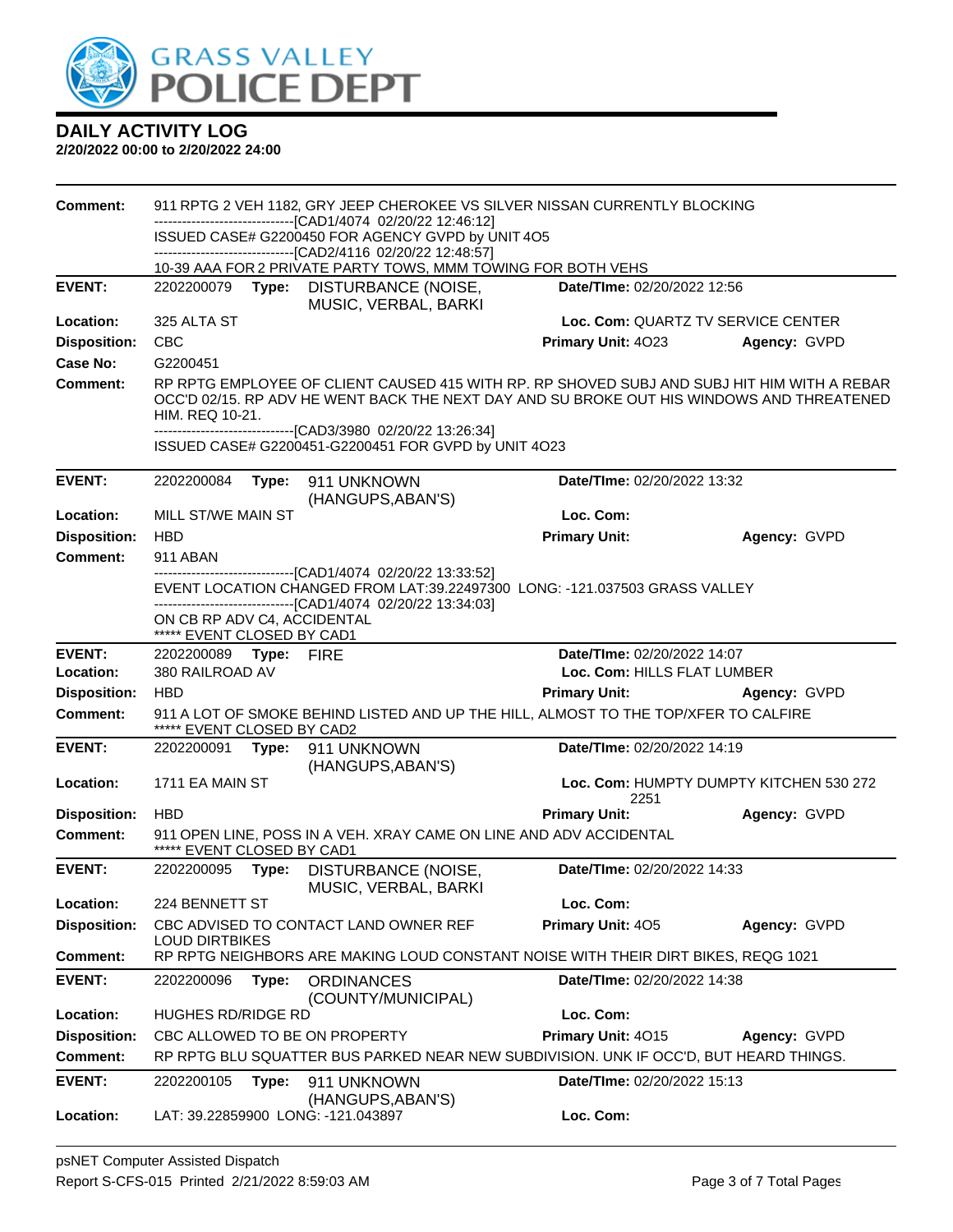

| <b>Disposition:</b>             | <b>HBD</b>                                                                                                                                                                                                                                                                                                                        |                                                                                                                                                                                                                             | <b>Primary Unit:</b>        | Agency: GVPD                             |  |  |  |
|---------------------------------|-----------------------------------------------------------------------------------------------------------------------------------------------------------------------------------------------------------------------------------------------------------------------------------------------------------------------------------|-----------------------------------------------------------------------------------------------------------------------------------------------------------------------------------------------------------------------------|-----------------------------|------------------------------------------|--|--|--|
| <b>Comment:</b>                 | 911 ABAN                                                                                                                                                                                                                                                                                                                          |                                                                                                                                                                                                                             |                             |                                          |  |  |  |
|                                 | ***** EVENT CLOSED BY CAD3                                                                                                                                                                                                                                                                                                        | --------------------------[CAD3/3980 02/20/22 15:14:01]<br>UNABLE TO CALL LINE BACK ON CB                                                                                                                                   |                             |                                          |  |  |  |
| <b>EVENT:</b>                   | 2202200108                                                                                                                                                                                                                                                                                                                        | Type:<br>TRAFFIC (DUI, PARKING,<br>SPEED, HAZ                                                                                                                                                                               | Date/TIme: 02/20/2022 15:39 |                                          |  |  |  |
| Location:                       | 649 SUTTON WY                                                                                                                                                                                                                                                                                                                     |                                                                                                                                                                                                                             | Loc. Com: INCREDIBLE PETS   |                                          |  |  |  |
| <b>Disposition:</b>             | UTL                                                                                                                                                                                                                                                                                                                               |                                                                                                                                                                                                                             | Primary Unit: 4015          | Agency: GVPD                             |  |  |  |
| <b>Comment:</b>                 | CHP XFR/ 911 RPTNG WHI NISSAN ALTIMA, 4DR LP 8MAW876 DRIVING OVER 90MPH, ALMOST HIT RP, NOT<br>USING TURN SIGNAL, LEFT BUSINESS HEADED TOWARD PLAZA DRIVE THEN TURNED LEFT AT STOP SIGN<br>TOWARD IDAHO MARYLAND. DRIVER WAS WMA TALL, RED HAIR, BLK COAT, SHORTS<br>-------------------------------[CAD1/4074 02/20/22 15:41:22] |                                                                                                                                                                                                                             |                             |                                          |  |  |  |
|                                 | <b>VOICED</b>                                                                                                                                                                                                                                                                                                                     |                                                                                                                                                                                                                             |                             |                                          |  |  |  |
| <b>EVENT:</b>                   | 2202200109                                                                                                                                                                                                                                                                                                                        | Type:<br>DISTURBANCE (NOISE,<br>MUSIC, VERBAL, BARKI                                                                                                                                                                        | Date/TIme: 02/20/2022 15:46 |                                          |  |  |  |
| Location:                       | <b>HUGHES RD/CYPRESS HILL DR</b>                                                                                                                                                                                                                                                                                                  |                                                                                                                                                                                                                             | Loc. Com:                   |                                          |  |  |  |
| <b>Disposition:</b>             | INF LOG PER 4015                                                                                                                                                                                                                                                                                                                  |                                                                                                                                                                                                                             | <b>Primary Unit:</b>        | Agency: GVPD                             |  |  |  |
| <b>Comment:</b>                 |                                                                                                                                                                                                                                                                                                                                   | RP RPTNG NEIGHBOR PLAYING THE GUITAR WITH AN AMP IN HIS BACKYARD, RP REQ HE BE STOPPED, NOT<br>WILLING TO SIGN A COMPLAINT. RP REQ TO REMAIN ANONYMOUS<br>***** EVENT CLOSED BY CAD1 WITH COMMENT-LOG PER 4015              |                             |                                          |  |  |  |
| <b>EVENT:</b>                   | 2202200114                                                                                                                                                                                                                                                                                                                        | Type:<br><b>CITIZEN ASSIST (CIVIL</b><br>STANDBY'S, LOCKOUT                                                                                                                                                                 | Date/TIme: 02/20/2022 16:01 |                                          |  |  |  |
| Location:                       | 1262 SUTTON WY                                                                                                                                                                                                                                                                                                                    |                                                                                                                                                                                                                             |                             | Loc. Com: HOSPITALITY HOUSE 530 271 7144 |  |  |  |
| <b>Disposition:</b>             | <b>CBC</b>                                                                                                                                                                                                                                                                                                                        |                                                                                                                                                                                                                             | Primary Unit: 4023          | Agency: GVPD                             |  |  |  |
| Comment:                        | <b>CLEARANCE X 2</b>                                                                                                                                                                                                                                                                                                              |                                                                                                                                                                                                                             |                             |                                          |  |  |  |
| <b>EVENT:</b>                   | Date/TIme: 02/20/2022 16:46<br>2202200122<br>Type: TRAFFIC ACCIDENT                                                                                                                                                                                                                                                               |                                                                                                                                                                                                                             |                             |                                          |  |  |  |
| Location:                       | EA MAIN ST/HIGHLANDS CT CT                                                                                                                                                                                                                                                                                                        |                                                                                                                                                                                                                             | Loc. Com:                   |                                          |  |  |  |
| <b>Disposition:</b><br>Case No: | <b>RPT</b><br>G2200452                                                                                                                                                                                                                                                                                                            |                                                                                                                                                                                                                             | Primary Unit: 4015          | Agency: GVPD                             |  |  |  |
|                                 |                                                                                                                                                                                                                                                                                                                                   |                                                                                                                                                                                                                             |                             |                                          |  |  |  |
|                                 |                                                                                                                                                                                                                                                                                                                                   |                                                                                                                                                                                                                             |                             |                                          |  |  |  |
| <b>Comment:</b>                 |                                                                                                                                                                                                                                                                                                                                   | CALFIRE ONSCENE WITH 2 VEH 1182 REQG PD<br>-------------------------------[CAD1/4074 02/20/22 17:08:45]                                                                                                                     |                             |                                          |  |  |  |
|                                 |                                                                                                                                                                                                                                                                                                                                   | ISSUED CASE# G2200452 FOR AGENCY GVPD by UNIT 4O15                                                                                                                                                                          |                             |                                          |  |  |  |
|                                 |                                                                                                                                                                                                                                                                                                                                   | -------------------------------[CAD3/3980 02/20/22 17:10:55]<br>1039 AAA/ TRIPLE M TOWING 36281                                                                                                                             |                             |                                          |  |  |  |
| <b>EVENT:</b>                   |                                                                                                                                                                                                                                                                                                                                   | 2202200124 Type: ALARMS (SILENT, AUDIBLE,<br><b>COMMERCIAL, RES</b>                                                                                                                                                         | Date/TIme: 02/20/2022 16:59 |                                          |  |  |  |
| Location:                       | <b>1072 E MAIN ST</b>                                                                                                                                                                                                                                                                                                             |                                                                                                                                                                                                                             | Loc. Com: WRIGHT BUILT      |                                          |  |  |  |
| <b>Disposition:</b>             | CBC GM ON SCENE                                                                                                                                                                                                                                                                                                                   |                                                                                                                                                                                                                             | Primary Unit: 4D13          | Agency: GVPD                             |  |  |  |
| Comment:                        |                                                                                                                                                                                                                                                                                                                                   | AUDIBLE, FRONT AND GOLF COURSE SIDE WINDOWS, RSP PENDING                                                                                                                                                                    |                             |                                          |  |  |  |
| <b>EVENT:</b>                   | 2202200127                                                                                                                                                                                                                                                                                                                        | Type:<br>DISTURBANCE (NOISE,<br>MUSIC, VERBAL, BARKI                                                                                                                                                                        | Date/TIme: 02/20/2022 17:10 |                                          |  |  |  |
| Location:                       | BENNETT ST/KIDDER AV                                                                                                                                                                                                                                                                                                              |                                                                                                                                                                                                                             | Loc. Com:                   |                                          |  |  |  |
| <b>Disposition:</b>             | <b>CBC</b>                                                                                                                                                                                                                                                                                                                        |                                                                                                                                                                                                                             | Primary Unit: 405           | Agency: GVPD                             |  |  |  |
| Comment:                        |                                                                                                                                                                                                                                                                                                                                   | 911 CALLER RPTG XRAY CHASING HER BOYFIRNED. MALE WALKED AWAY FROM HER AND XRAY IS ON THE<br>CORNER POSS 11550. WFA BLK HAIR LSW CAMO JACKET, BLK PANTS, NO SHOES. XRAY STATED "I DONT<br>KNOW WHAT TO DO." RP REQ WEL CHECK |                             |                                          |  |  |  |
| <b>EVENT:</b>                   | 2202200128                                                                                                                                                                                                                                                                                                                        | Type:<br>DISTURBANCE (NOISE,<br>MUSIC, VERBAL, BARKI                                                                                                                                                                        | Date/TIme: 02/20/2022 17:23 |                                          |  |  |  |
| Location:                       | <b>BANK ST/SO AUBURN ST</b><br>GOA                                                                                                                                                                                                                                                                                                |                                                                                                                                                                                                                             | Loc. Com:                   |                                          |  |  |  |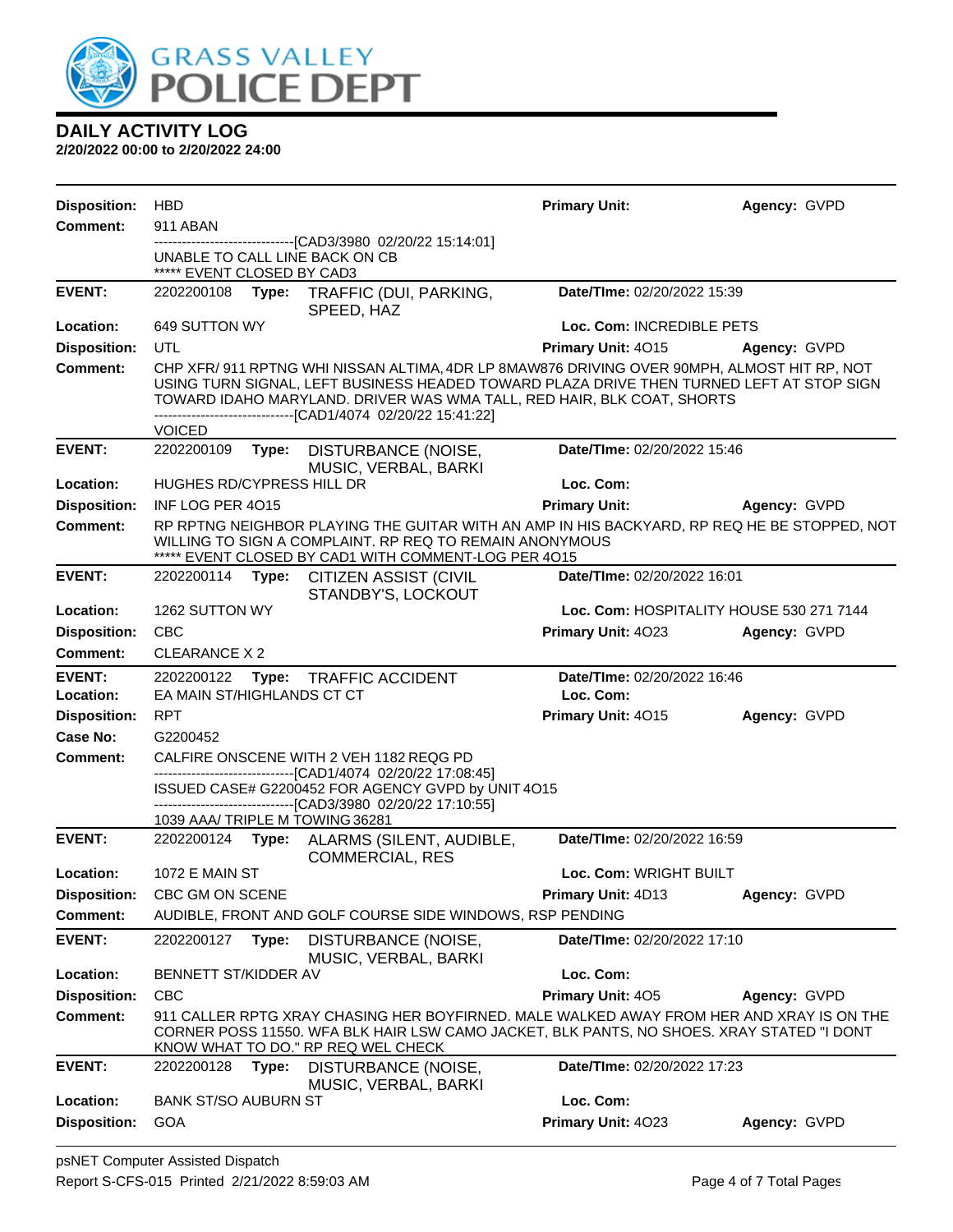

#### **2/20/2022 00:00 to 2/20/2022 24:00**

**Comment:** 911 RPTG SUBJ IN WHI SMALL SUV WAS YELLING AT A TRANSIENT ON THE CORNER. WHILE LL VEH LEFT ON S AUBURN TWRDS SAFEWAY. TRANSIENT LSW GRY HOODIE, LIGHT GRN JACKET, BLK SWEATS. RP REQ( AREA CHECK. **EVENT:** 2202200129 **Type:** SUSPICIOUS CIRCUMSTANCE (VEHICLE, PERSON **Date/TIme:** 02/20/2022 17:23 **Location:** 265 SUTTON WY **Loc. Com: Disposition:** CBC ALL SUBJ ADV OF 1036, MOVING ALONG **Primary Unit:** 4D13 **Agency:** GVPD **Comment:** 10-21 TO START/ RP ADV HOMELESS SUBJS CAMPING IN THE WOODS AND STARTING FIRES EVERY NIGHT. ONGOING ISSUES W/ THEM MAKING NOISE AS WELL. RP WOULD LIKE A 10-21 BECAUSE THEY ARE CLOSE TO THE FENCE LINE. DESC AS THREE MALES AND A FEMALE ASSOCIATED W/ A SILVERID SEDAN W/ MOON ROOF. ------------------------------[CAD2/3927 02/20/22 17:23:48] EVENT CALL TYPE CHANGED FROM DIS **EVENT:** 2202200131 **Type:** THEFT (GRAND, PETTY, FROM MERCHANT) **Date/TIme:** 02/20/2022 17:31 **Location:** 746 TAYLORVILLE RD **Loc. Com:** IHOP **Disposition:** UTL **Primary Unit:** 4O5 **Agency:** GVPD **Comment:** RP MANAGER ADV A MAN ORDERED FOOD AND THEN LEFT ON FOOT W/O PAYING. DESC AS WMA APPROX 20 YOA LITTLE HAIR LSW BLK JACKET AND BLK PANTS LS TWDS STARBUCKS. RP DID NOT SEE ANY WEAPONS. RP ADV THE BILL WAS \$14.74. ------------------------------[4O5/MDT 02/20/22 17:55] RP STATES SUBJECT LEFT \$3 AND STATED HE DID NOT HAVE THE REMAINDER AFTER EATING. SUBJECT FLED ON FOOT SAYING "SORRY" MULTIPLE TIMES. RP STATES THEY WILL CALL BACK IF HE RETURNS. LOG ENTRY ONLY AT THIS TIME. **EVENT:** 2202200134 **Type:** DISTURBANCE (NOISE, MUSIC, VERBAL, BARKI **Date/TIme:** 02/20/2022 17:45 **Location:** HORIZON CR/MORGAN RANCH DR **Loc. Com:** 297 HORIZON **Disposition:** CBC **Primary Unit:** 4D13 **Agency:** GVPD **Comment:** RP ADV MALE ON THE STREET IN A VEH BLARING HIS MUSIC DESC AS A SILV CAMARO. MALE DESC AS A30 YOA. HE WAS ASKED TO TURN IT DOWN AND HE REFUSED. ------------------------------[4D13/MDT 02/20/22 18:33] CONTACT MADE WITH RP. RP STATED THAT SU HAD LEFT THE AREA AND WAS NO LONGER THERE. WILL CONDUCT NIGHTTIME PATROL **EVENT:** 2202200136 **Type:** DISTURBANCE (NOISE, MUSIC, VERBAL, BARKI **Date/TIme:** 02/20/2022 17:59 **Location:** 360 BENNETT ST **Loc. Com: Disposition:** CBC EMILY SHUFFIELD WANTED TO HEAR HERSELF **Primary Unit:** 4O5 **Agency:** GVPD **Comment:** RP ADV FEMALE SCREAMING ABOUT SOMEONE STEALING HER PURSE AND SCREAMING AT PASSERBYS. PER RP, SHE IS SITTING ON THE CURB. DESC AS A POSS HAT, NFI. NO WEAPONS SEEN. RP ADV SHE HAS BEEN SCREAMING FOR 20 MINUTES. RP HAS NOT SEEN HER BUT AN ONGOING ISSUES W/ 2 HONDA ELEMENTS AND A VAN THAT SEEM UNSAVORY- POSSIBLY LIVING OUT OF VEHS. THE VEHS ARE NOT THERE RIGHT NOW. **EVENT:** 2202200140 **Type:** SUSPICIOUS CIRCUMSTANCE (VEHICLE, PERSON **Date/TIme:** 02/20/2022 18:11 **Location:** 360 SUTTON WY # 22 **Loc. Com:** NEVADA WOODS APARTMENTS **Disposition:** GOA **Primary Unit:** 4O15 **Agency:** GVPD **Comment:** RP ADV ONGOING ISSUES W/ A HOMELESS MAN LOOKING IN HER WINDOW AND UP TO SUSPICIOUS ACTIVITY ON THE PATHWAY BEH THE COMPLEX. RP MALE DESC AS HAVING DREADLOCKS WEARING A BLK TRENCHCOAT TALKING W/ TWO OTHERS. RP ADV THEY ARE NEAR THE FENCE LINE CLOSEST TO GROCERY OUTLET. RP THINKS UP TO SOMETHING SUSPICIOUS. ------------------------------[CAD1/4074 02/20/22 18:15:13] EVENT LOCATION CHANGED FROM 360 SUTTON WY GV **EVENT:** 2202200149 **Type:** DISTURBANCE (NOISE, MUSIC, VERBAL, BARKI **Date/TIme:** 02/20/2022 19:14

psNET Computer Assisted Dispatch Report S-CFS-015 Printed 2/21/2022 8:59:03 AM Page 5 of 7 Total Pages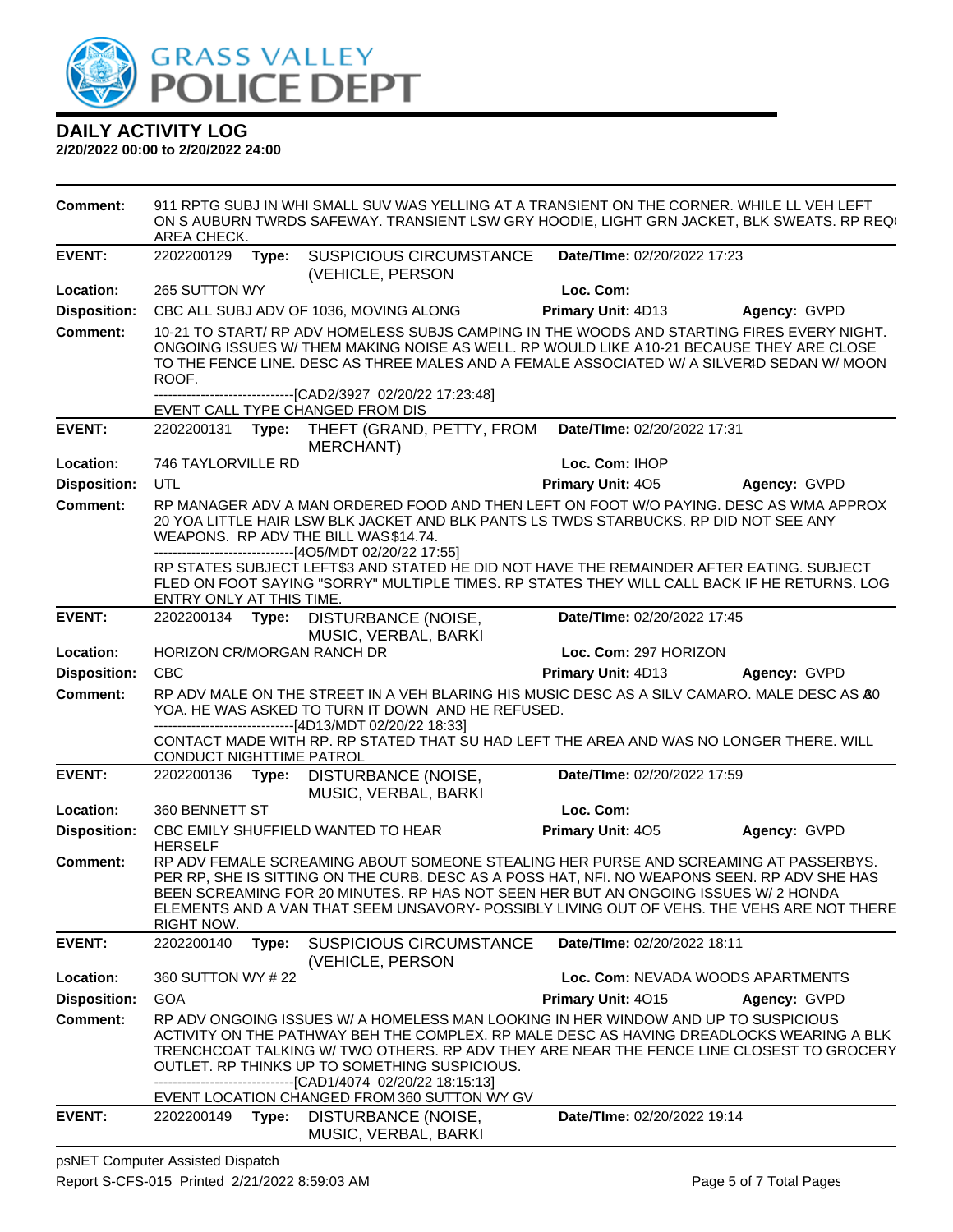

| Location:                              | 370 SUTTON WY #6                                                         |                                                                                                                      |                                                                                                                                                     | Loc. Com:                        |                     |  |  |  |
|----------------------------------------|--------------------------------------------------------------------------|----------------------------------------------------------------------------------------------------------------------|-----------------------------------------------------------------------------------------------------------------------------------------------------|----------------------------------|---------------------|--|--|--|
| <b>Disposition:</b>                    | ARA BOOKED FOR 243(E)(1) PC                                              |                                                                                                                      |                                                                                                                                                     | Primary Unit: 4020               | Agency: GVPD        |  |  |  |
| Case No:                               | G2200454                                                                 |                                                                                                                      |                                                                                                                                                     |                                  |                     |  |  |  |
| <b>Comment:</b>                        | 911 CALLER REPORTS 415 PHYS BET HIS PARENTS. NEG HS OR HBD. NEG WEAPONS. |                                                                                                                      |                                                                                                                                                     |                                  |                     |  |  |  |
|                                        |                                                                          | ---------------------------------[CAD2/3927 02/20/22 20:01:13]<br>ISSUED CASE# G2200454 FOR AGENCY GVPD by UNIT 4O20 |                                                                                                                                                     |                                  |                     |  |  |  |
| <b>EVENT:</b>                          |                                                                          |                                                                                                                      | 2202200151 Type: 911 UNKNOWN                                                                                                                        | Date/TIme: 02/20/2022 19:40      |                     |  |  |  |
|                                        | (HANGUPS, ABAN'S)                                                        |                                                                                                                      |                                                                                                                                                     |                                  |                     |  |  |  |
| Location:                              | 138 CORNISH CT                                                           |                                                                                                                      |                                                                                                                                                     | Loc. Com: WPH2 25 METERS AT 90%  |                     |  |  |  |
| <b>Disposition:</b>                    | <b>HBD</b>                                                               |                                                                                                                      |                                                                                                                                                     | <b>Primary Unit:</b>             | Agency: GVPD        |  |  |  |
| <b>Comment:</b>                        |                                                                          |                                                                                                                      | 911 OPEN LINE, POSS POCKET DIAL.<br>-------------------------------[CAD1/3753 02/20/22 19:41:49]                                                    |                                  |                     |  |  |  |
|                                        |                                                                          |                                                                                                                      | EVENT LOCATION CHANGED FROM LAT:39.21065000 LONG: -121.055313 GRASS VALLEY<br>-------------------------------[CAD1/3753 02/20/22 19:41:56]          |                                  |                     |  |  |  |
|                                        | ***** EVENT CLOSED BY CAD1                                               |                                                                                                                      | ACCIDENTAL ON NEW APPLE WATCH                                                                                                                       |                                  |                     |  |  |  |
| <b>EVENT:</b>                          |                                                                          |                                                                                                                      | 2202200152 Type: VANDALISM                                                                                                                          | Date/TIme: 02/20/2022 19:42      |                     |  |  |  |
| Location:                              | 122 E MAIN ST                                                            |                                                                                                                      |                                                                                                                                                     | Loc. Com: APT ABOVE FRANKS PIZZA |                     |  |  |  |
| <b>Disposition:</b>                    | <b>RPT</b>                                                               |                                                                                                                      |                                                                                                                                                     | <b>Primary Unit: 4D13</b>        | Agency: GVPD        |  |  |  |
| Case No:                               | G2200453                                                                 |                                                                                                                      |                                                                                                                                                     |                                  |                     |  |  |  |
| Comment:                               | IT OCCD.                                                                 |                                                                                                                      | 911 RPTG 594 TO WINDOW EARLIER TODAY. RP FIXED IT AND IT OCCD AGAIN TONIGHT. RP WAS HOME WHEI<br>--------------------[CAD3/4051_02/20/22 19:42:55]  |                                  |                     |  |  |  |
|                                        |                                                                          |                                                                                                                      | OCCD 10 AGO. RP DIDNT HEAR ANYTHING ELSE BESIDES THE WINDOW BREAKING<br>-----------------------------[CAD2/3927 02/20/22 19:58:22]                  |                                  |                     |  |  |  |
|                                        |                                                                          |                                                                                                                      |                                                                                                                                                     |                                  |                     |  |  |  |
|                                        |                                                                          |                                                                                                                      | ISSUED CASE# G2200453 FOR AGENCY GVPD by UNIT 4D13                                                                                                  |                                  |                     |  |  |  |
| <b>EVENT:</b>                          |                                                                          |                                                                                                                      | 2202200157 Type: THEFT (GRAND, PETTY, FROM Date/Time: 02/20/2022 20:04<br><b>MERCHANT)</b>                                                          |                                  |                     |  |  |  |
| Location:                              | 1005 SUTTON WY                                                           |                                                                                                                      |                                                                                                                                                     | Loc. Com: CVS                    |                     |  |  |  |
| <b>Disposition:</b>                    | <b>CBC</b>                                                               |                                                                                                                      |                                                                                                                                                     | <b>Primary Unit:</b>             | <b>Agency: GVPD</b> |  |  |  |
| <b>Comment:</b>                        |                                                                          |                                                                                                                      | RP RPTG POSS SHOPLIFTER. WFA WHI/BLK HOODIE AND JEANS. XRAY IS SEEN PUTTING ITEMS IN HER BAG<br>AFTER TRYING TO DO A LARGE RETURN WITHOUT A RECEIPT |                                  |                     |  |  |  |
|                                        | ADV OF 602PC                                                             |                                                                                                                      | -------------------------------[CAD2/3927 02/20/22 20:19:12]                                                                                        |                                  |                     |  |  |  |
| <b>EVENT:</b>                          | 2202200158                                                               |                                                                                                                      | Type: ALARMS (SILENT, AUDIBLE,                                                                                                                      | Date/TIme: 02/20/2022 20:07      |                     |  |  |  |
| Location:                              | <b>1072 E MAIN ST</b>                                                    |                                                                                                                      | <b>COMMERCIAL, RES</b>                                                                                                                              | Loc. Com: WRIGHT BUILT           |                     |  |  |  |
| <b>Disposition:</b>                    | CBC LOGGED PER 404                                                       |                                                                                                                      |                                                                                                                                                     | <b>Primary Unit:</b>             | Agency: GVPD        |  |  |  |
| <b>Comment:</b>                        |                                                                          |                                                                                                                      | FRONT AND GOLF COURSE SIDE WINDOWS, AUD, NEG RESP<br>-------------------------------[CAD2/3927 02/20/22 20:18:10]                                   |                                  |                     |  |  |  |
|                                        | LOGGED PER 404                                                           |                                                                                                                      |                                                                                                                                                     |                                  |                     |  |  |  |
| <b>EVENT:</b>                          | 2202200159                                                               | Type:                                                                                                                | ***** EVENT CLOSED BY CAD2 WITH COMMENT-LOGGED PER 404<br><b>SUSPICIOUS CIRCUMSTANCE</b>                                                            | Date/TIme: 02/20/2022 20:10      |                     |  |  |  |
|                                        |                                                                          |                                                                                                                      | (VEHICLE, PERSON                                                                                                                                    |                                  |                     |  |  |  |
| Location:                              | 565 BRUNSWICK RD                                                         |                                                                                                                      |                                                                                                                                                     | Loc. Com: DOCTORS OFFICE         |                     |  |  |  |
| <b>Disposition:</b>                    | AST                                                                      |                                                                                                                      |                                                                                                                                                     | Primary Unit: 404                | Agency: GVPD        |  |  |  |
| <b>Comment:</b><br><b>EVENT:</b>       | 2202200163                                                               | Type:                                                                                                                | 911 RPTG SUS 2 MALES ACTING SUS ON SIDE OF BLDG. UNK DESC. NO ASSOC VEH.<br><b>FOLLOWUP</b>                                                         | Date/TIme: 02/20/2022 20:48      |                     |  |  |  |
| Location:                              | 370 SUTTON WAY #6                                                        |                                                                                                                      |                                                                                                                                                     | Loc. Com:                        |                     |  |  |  |
| <b>Disposition:</b><br><b>Comment:</b> | GS<br><b>EPO SERVICE</b>                                                 |                                                                                                                      |                                                                                                                                                     | Primary Unit: 4020               | Agency: GVPD        |  |  |  |